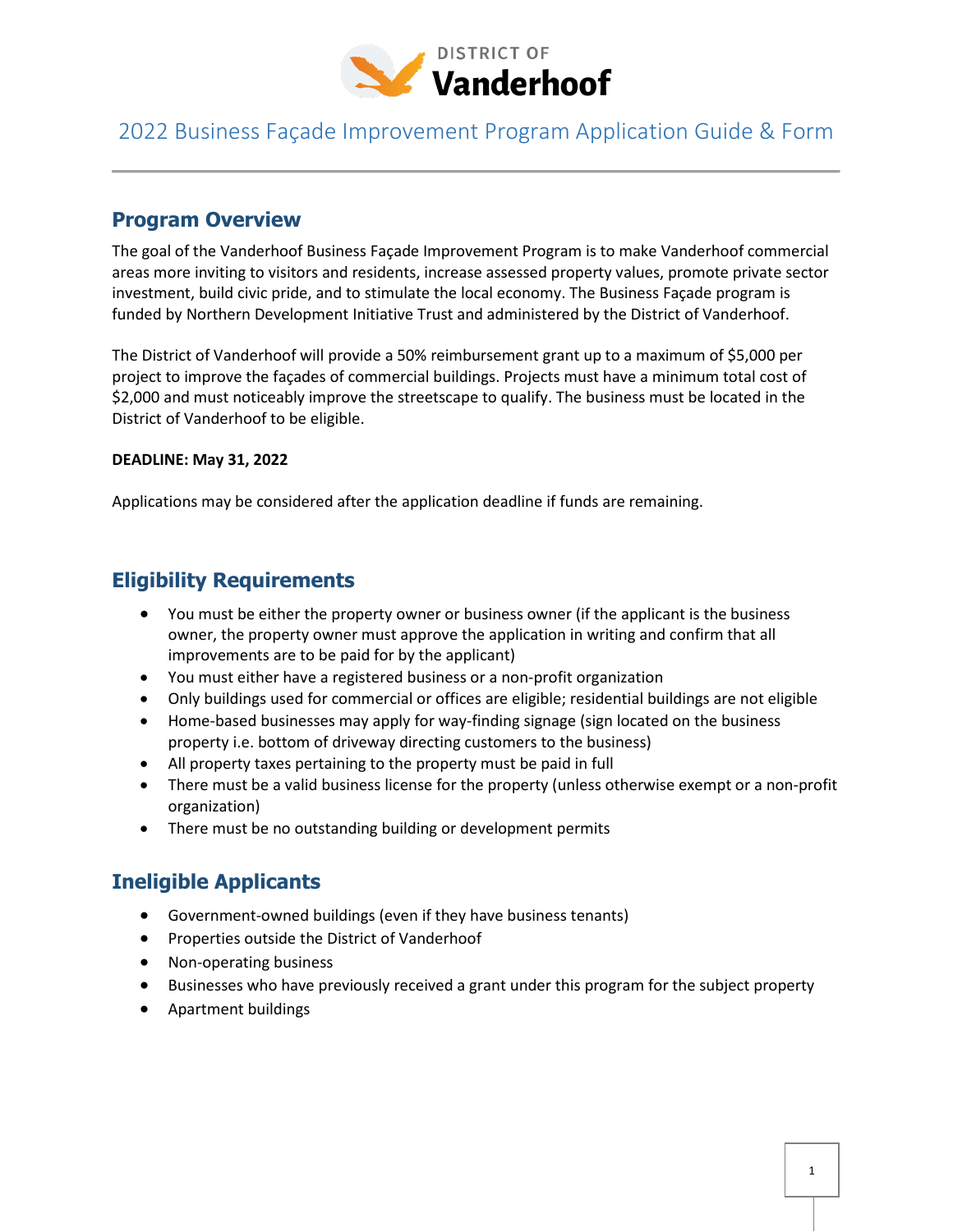

| <b>Eligible Improvements</b>                                                                                                                                                                                                                                                                                                                                                                                                                                                                                                                                                                         | <b>Ineligible Improvements</b>                                                                                                                                                                                                                                                                                                                                                                   |
|------------------------------------------------------------------------------------------------------------------------------------------------------------------------------------------------------------------------------------------------------------------------------------------------------------------------------------------------------------------------------------------------------------------------------------------------------------------------------------------------------------------------------------------------------------------------------------------------------|--------------------------------------------------------------------------------------------------------------------------------------------------------------------------------------------------------------------------------------------------------------------------------------------------------------------------------------------------------------------------------------------------|
| Lighting (new but not replacement)<br>Architectural features, surfaces, and<br>details (decorative details, mouldings,<br>trims etc.)<br>Windows (only if part of larger<br>enhancements)<br>Entrances and doorways (if part of larger<br>٠<br>enhancements)<br>Siding/painting/murals<br>Permanent planters<br>Awnings<br>Signage (affixed to the building)<br>Wayfinding signage (50% to a maximum<br>of\$500 and must adhere to signage<br>bylaws)<br>Accessibility improvements (ramps, wider<br>٠<br>doors etc.; must be outside of the<br>building and part of a larger facade<br>improvement) | Routine maintenance<br>Structural repairs<br>Roofs<br>Non-permanent fixtures (benches, planters,<br>patios, patio heaters etc.)<br>Landscaping<br>Paving<br>Fencing<br>Interior improvements<br>Any improvements not visible from the<br>public right-of-way<br>Construction of additions, accessory<br>buildings, or new buildings<br>Any improvements started prior to<br>application approval |
| <b>Eligible Expenses</b>                                                                                                                                                                                                                                                                                                                                                                                                                                                                                                                                                                             | <b>Ineligible Expenses</b>                                                                                                                                                                                                                                                                                                                                                                       |
| Direct third-party project labour costs<br>Design, architectural, or engineering fees<br>(related to façade only)<br>Contractor fees<br>Rental of tools and equipment<br>Project-related materials and supplies<br><b>PST</b>                                                                                                                                                                                                                                                                                                                                                                        | Staff wages and/or benefits<br>Equipment purchased<br>Utilities (hydro, gas etc.)<br>GST, duties, shipping costs<br>Permit fees<br>Any expense incurred prior to application<br>approval<br>Expenses for improvements not visible from<br>the public right of way                                                                                                                                |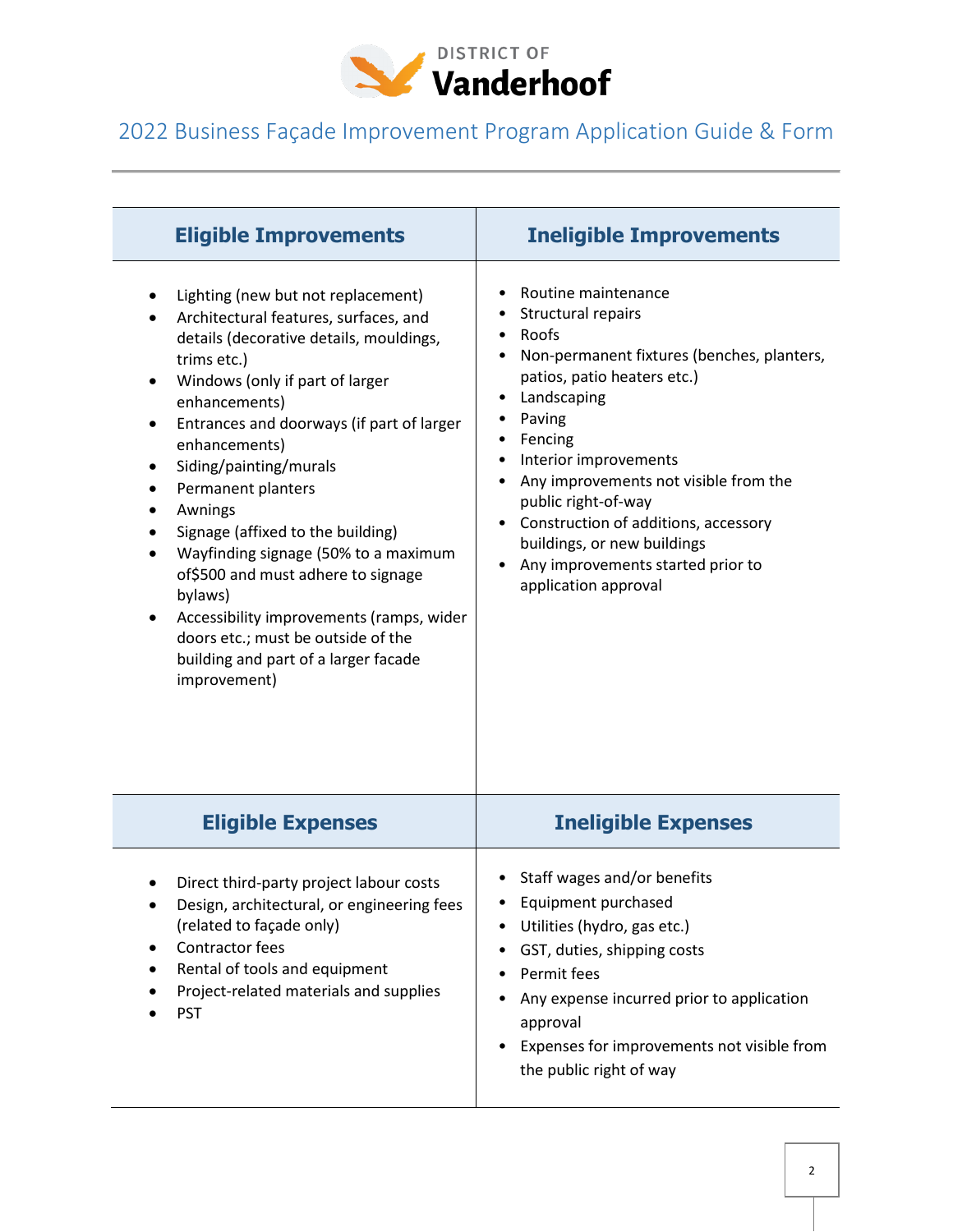

#### **Application Process**

Application opening date: May 1, 2022

Application closing date: May 31, 2022

Applying does not guarantee eligibility, approval, or a specific grant amount. Complete applications within the eligible area will be approved as they are received on a first-come, first-served basis until the application deadline.

After May 31, applications will be accepted if funds remain.

How to apply:

- 1. Contact the municipal office to determine if your building and project are eligible.
- 2. Submit the application form with the necessary attachments (design, timeline, budget, contractor quotes, approval letter from the owner if applicable, before photos). **Your application will not be considered submitted until all the necessary documents are received.**
- 3. Staff will review the application to ensure eligibility and design requirements are met. Staff will communicate with the applicant regarding any missing information.
- 4. For successful applications, a Letter of Understanding will be sent to the applicant which must be signed by the tenant/owner and a municipal representative. Upon receipt of the signed letter, the applicant may begin work on the project.

#### **Reporting and Reimbursement Process**

All renovations and expenditure verification documents must be completed and submitted to the District of Vanderhoof by **November 1, 2022,** in order to be reimbursed through the program. To receive your reimbursement, the municipality must receive:

- Proof that contractors have been paid; provide one of the following:
	- o Invoice copies showing "paid"
	- o Cleared check/bank statements confirming payment of expenses, or credit card statements confirming payment
- Proof that final inspections have been approved (when required)
- Testimonial (short paragraph describing how the program helped your business) that will be sent to NDIT
- "After" photos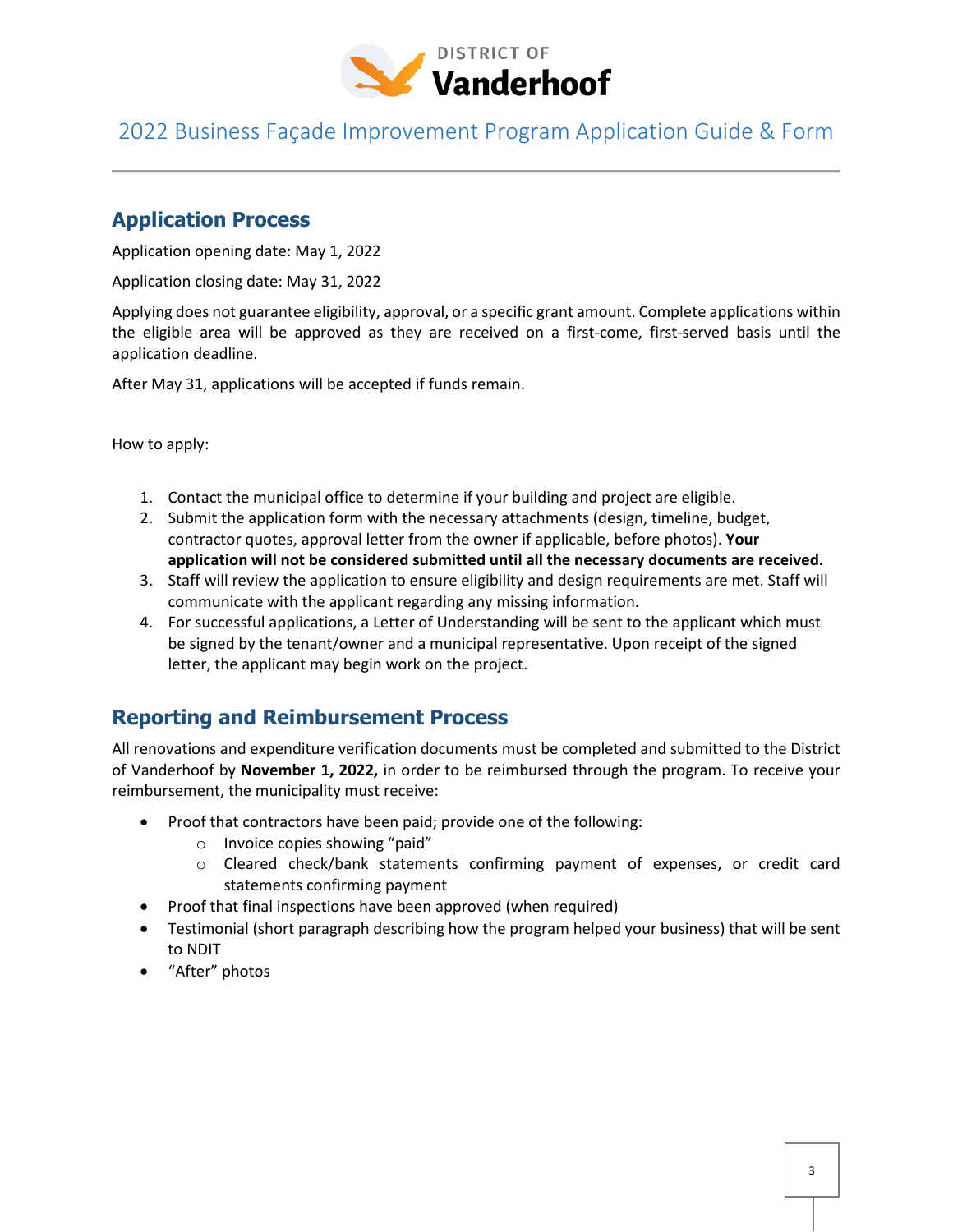

### **Applicant Information**

| <b>Applicant Name:</b>      |
|-----------------------------|
| <b>Business Name:</b>       |
| Mailing & Physical Address: |
|                             |
| Phone:                      |
| Email:                      |

If you are applying as the tenant of a building, please provide the following information and attach a letter of consent from the owners stating that you are allowed to make these changes to the building.

| <b>Owners Name:</b> |  |
|---------------------|--|
| Address:            |  |
| Phone:              |  |
| Email:              |  |

#### **Project Description**

Describe the proposed project (attach any extra sheets, photos, designs, samples, etc.). Please describe the work to be done and the materials to be used.

Planned Start Date:

Planned Completion Date:

Estimated Total Project Cost:

Funding Amount Requested (maximum \$5000):